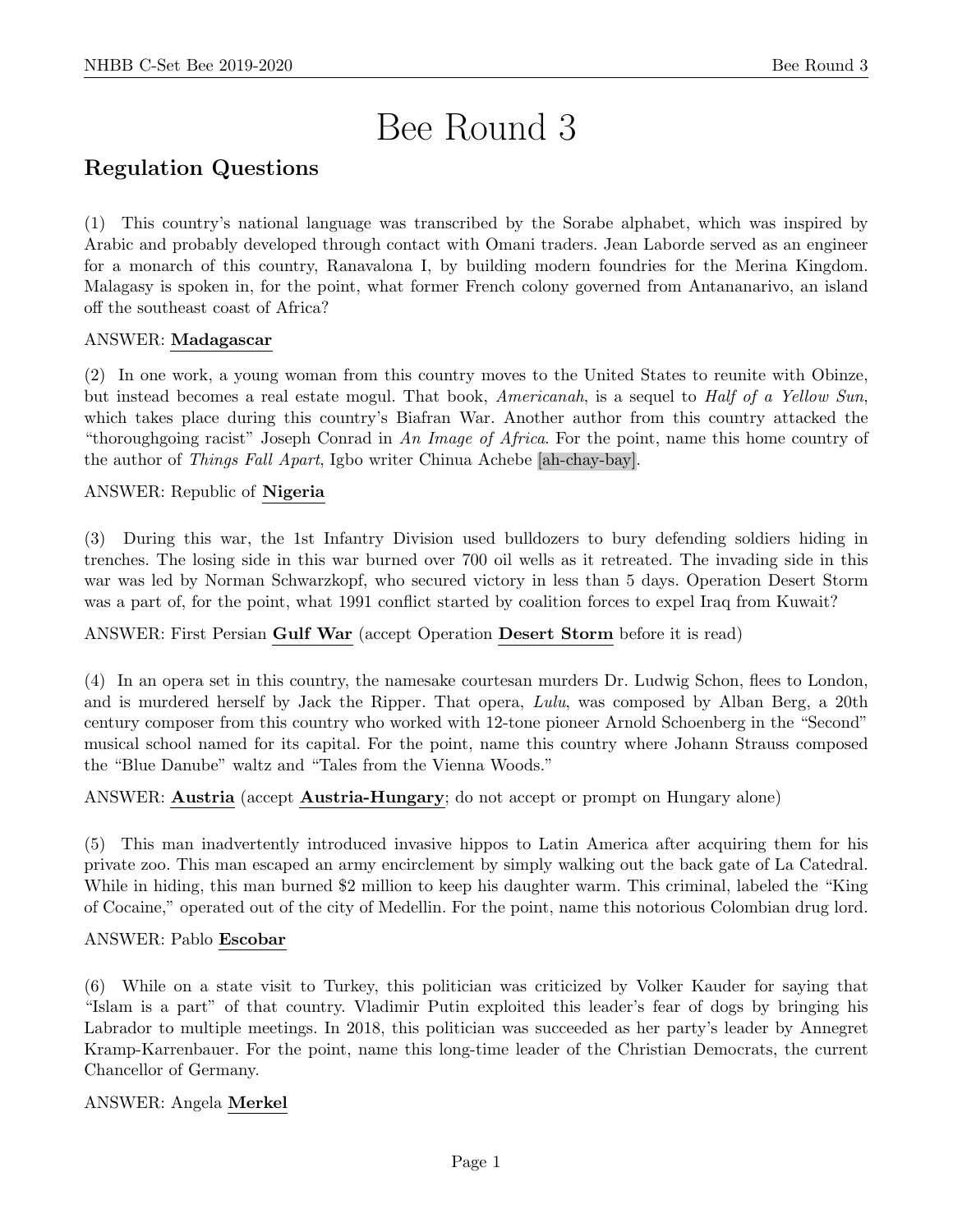(7) A president of this nation worked in conjunction with the US in Project Sapphire, allowing this nation to dismantle nuclear arms. Nikita Khrushchev's Virgin Lands Reforms hoped to turn pastoral lands in this modern-day nation into wheat producing lands. This former Soviet republic is the site of the Baikonur Cosmodrome, which is leased by neighboring Russia. For the point, name this Central Asian nation that, in 2019, honored former president Nursultan Nazarbayev by renaming its capital to Nur-Sultan from Astana.

#### ANSWER: Kazakhstan

(8) Belisarius routed the forces of these people at Ad Decimum after deploying his heavily armored cataphracts. A king of these people, Genseric, was supposedly influenced into sparing the city of Rome by Pope Leo the Great after he was offered a lucrative bounty. These people conquered Roman North Africa, but Justinian the Great annexed it a century later. For the point, name this tribe of 5th century barbarians who inspire a modern term for destruction or defacing of artwork.

#### ANSWER: Vandals

(9) One version of this game has three tracks, with Music C simply being Bach's French Suite Number 3 in B minor. A 1993 photo of First Lady Hillary Clinton shows her playing this game on Air Force One. Alexey Pajitnov was initially not able to monetize this game because he lived in the USSR, but Russia reverted royalty rights to him in 1996. This game was bundled with the original Game Boy, making it one of the best-selling games of all time. For the point, name this classic puzzle game in which four-square blocks fall from the top of the screen.

#### ANSWER: Tetris

(10) This politician told his wife "I am ashamed to say, who is Wheeler?" shortly before William Wheeler was nominated as his running mate. In support of the gold standard, this President vetoed the Bland-Allison Act. This President agreed to the Compromise of 1877, in which Reconstruction was ended in exchange for support against Samuel Tilden. For the point, name this Ohio Republican who succeeded Ulysses S. Grant as President.

#### ANSWER: Rutherford B. Hayes

(11) One of these animals named Whistlejacket is the subject of a George Stubbs painting in the National Gallery. Anthony van Dyck's painting *Charles I at the Hunt* shows the British king resting to the left of one of these animals. Theodore Gericault showed several of these animals in a painting of an annual event held at Epsom. For the point, name these animals featured in paintings of the Derby and in equestrian portraits.

#### ANSWER: horses

(12) The Lushan Conference was called to discuss the progress of this program and resulted in the political purge of the Minister of Defense. The formulator of this program called for citizens to create backyard furnaces. As part of this program, sparrows were declared "public animals of capitalism" and chased around with sticks until they died of exhaustion. For the point, name this program created by Mao Zedong meant to catapult China's agricultural sector.

# ANSWER: Great Leap Forward (accept Da Yuejin)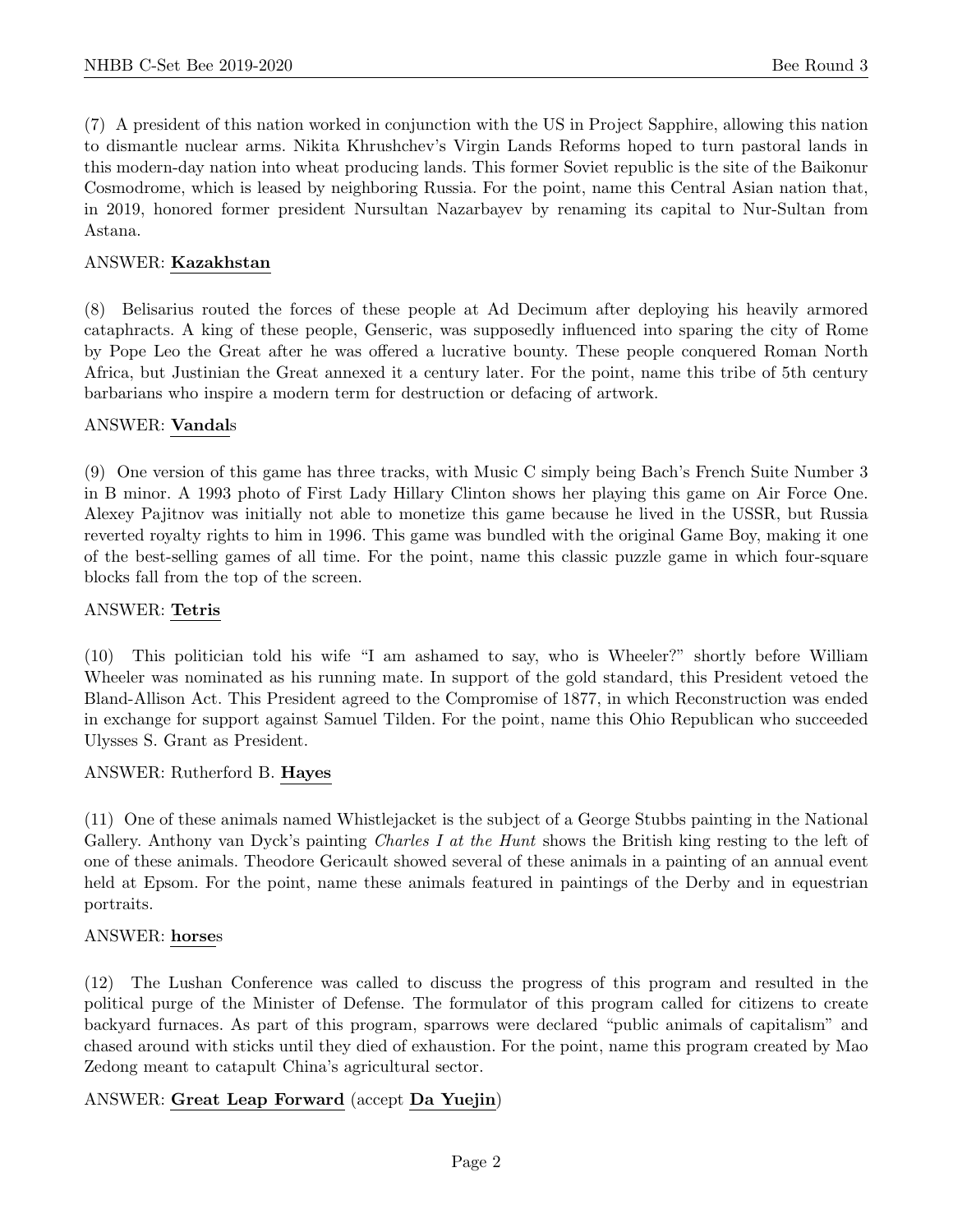(13) According to legend, at this event, Joseph Stalin found the proto-meme "Kilroy Was Here" graffitied in a bathroom. At this event, Stalin requested to be given the Kuril Islands and promised that he would invade Japan three months after the fall of Germany. The Allies agreed to split Germany into four occupation zones at, for the point, what conference of Stalin, Roosevelt, and Churchill, held in February 1945 at a Crimean resort town?

## ANSWER: Yalta Conference

(14) A leader of this empire altered the khutba daily prayer and was temporarily supplanted by Jahander Shah. The Maratha Confederacy seized its independence from this empire in 1674. The founder of this empire defeated Ibrahim Lodi at First Battle of Panipat. A leader of this empire constructed the Taj Mahal as a mausoleum for his wife. Babur, Akbar, and Shah Jahan were leaders of, for the point, what Indian empire?

#### ANSWER: Mughal Empire (accept Mogul Empire)

(15) This thinker formulated a now controversial idea that inferior peoples were destined for "Natural Slavery." Thomas Aquinas was so influenced by the principles of this thinker that he simply referred to him as "the Philosopher." This author of the eight-book volume *Politics* was hired by Philip II to tutor his son, Alexander the Great. For the point, name this Greek student of Plato, often dubbed the "father of Western philosophy."

#### ANSWER: Aristotle

(16) This leader supposedly infiltrated an enemy camp at Chippenham by dressing up as a minstrel. According to legend, this king was scolded by a woman who had trusted him to watch her wheat cakes. Guthrum was forced to convert to Christianity after being defeated by this king at the Battle of Edington. Aethelred I was succeeded by, for the point, what 9th century King of Wessex who, after conquering London, declared himself King of the Anglo-Saxons?

#### ANSWER: Alfred the Great

(17) The northeastern part of this state was originally part of the Connecticut Western Reserve. In this state, Mad Anthony Wayne defeated a Shawnee-Miami alliance at the 1794 Battle of Fallen Timbers. This state fought its northern neighbor in the largely bloodless Toledo War. During the War of 1812, Oliver Hazard Perry defeated a British fleet off the coast of this state at the Battle of Lake Erie. For the point, name this Midwestern state explored by Moses Cleveland.

# ANSWER: Ohio

(18) With Pierre-Etienne Flandin and Ramsay MacDonald, this man reaffirmed the Locarno Treaties in the Stresa Front. After being rescued in the Gran Sasso raid, this man was made leader of the Republic of Salo. This man and his mistress were murdered by partisans and hanged upside down at an Esso gas station. In 1922, this man, supported by the Blackshirts, led a March on Rome. For the point, name this dictator who led Italy through World War II.

#### ANSWER: Benito Mussolini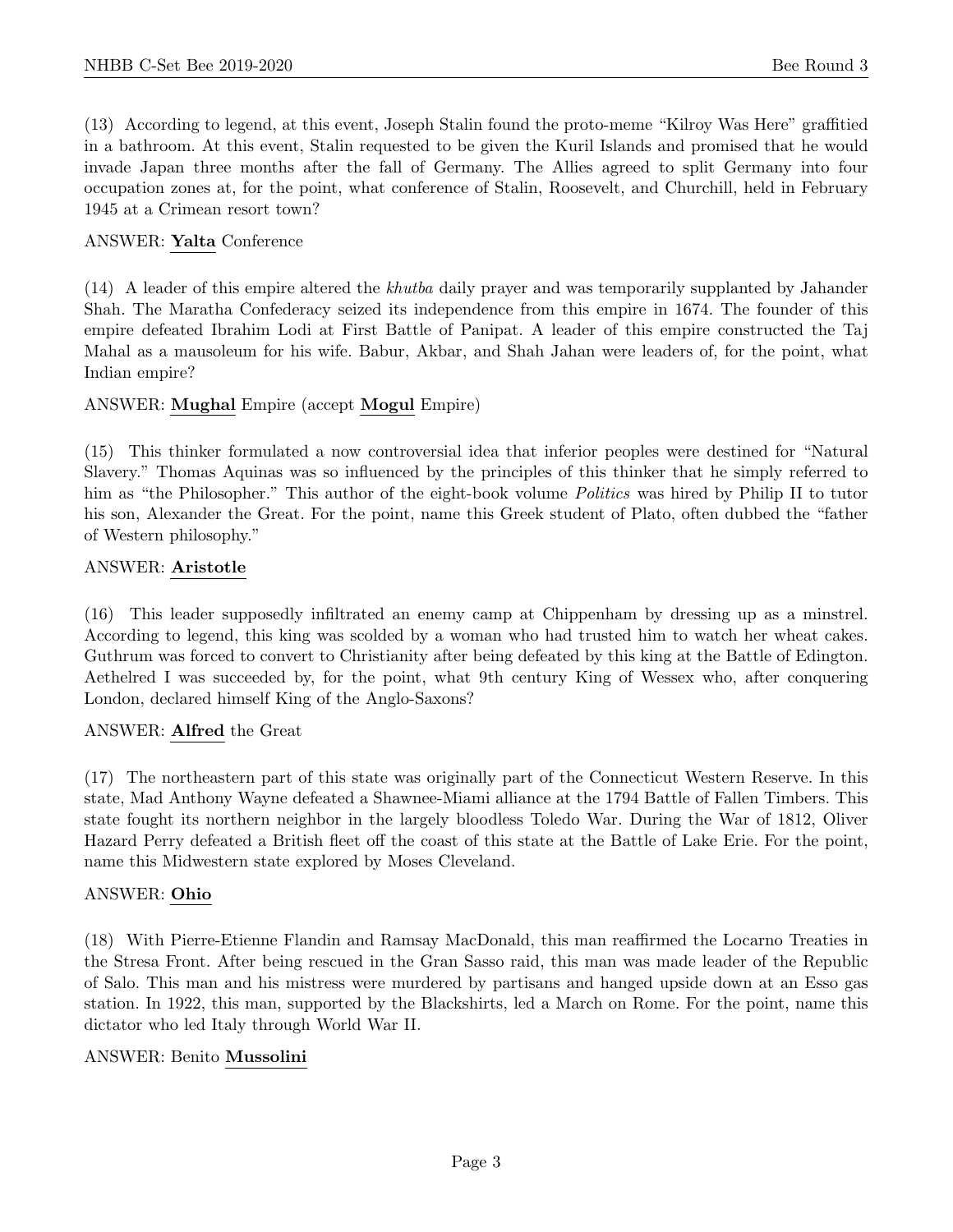(19) Prospector William Dickey named a geographic feature after this politician to garner support for one of his campaigns. This man supposedly won a campaign delivering speeches only from the front porch of his house in Canton, Ohio. In 2015, Barack Obama officially gave an Athabaskan name meaning "the high one" to a mountain formerly named for this man. For the point, name this US president who was once the namesake of Denali, the tallest mountain in North America.

## ANSWER: William McKinley (accept Mount McKinley)

(20) This country signed the Haavara Agreement which allowed Jews to emigrate to Mandatory Palestine. In this country, insurance companies paid the government instead of afflicted parties after a series of attacks on homes and businesses called the Night of Broken Glass. This country was the site of the Wannsee Conference, where politicians discussed the Final Solution to the Jewish question. For the point, name this European country that was led by the Nazi party.

#### ANSWER: Nazi Germany

(21) After being tipped off by Mosby Shepherd, this politician stopped Gabriel Prosser from carrying out his planned slave revolt. During this man's presidency, Maine joined the Union as a free state as part of the Missouri Compromise. This president's Secretary of State, John Quincy Adams, drafted a doctrine that opposed European intervention in the Americas. The "Era of Good Feelings" was ushered in by, for the point, what fifth President of the United States?

#### ANSWER: James Monroe

(22) In this modern-day country, the Japanese trained the "Thirty Comrades" to fight against colonial rule. The Allies used a "road" in this country to deliver supplies to the Second United Front during the Second Sino-Japanese War. In 1942, a Japanese invasion of this country forced British troops to retreat to neighboring India after the fall of Rangoon. For the point, name this Southeast Asian nation formerly known as Burma.

# ANSWER: Myanmar (accept Burma before it is read)

(23) Settlements along this body of water included York Factory, a trading post built in 1684. The namesake of this body of water was set adrift and presumed dead following a mutiny that occurred after he spent the winter of 1610 in nearby James Bay. This body of water lends its name to a fur trading company that today survives as a department store. For the point, name this large bay in northern Canada named for an English explorer.

# ANSWER: Hudson Bay

(24) This ruler sent Alex Laxman to negotiate a trade deal with the Japanese, but the Tokugawa Shogunate kicked him out. This ruler's adviser, Nikita Panin, organized the Northern Accord to oppose the strength of the Bourbon-Habsburg League. The Bar Confederation opposed this ruler, who organized a coup to overthrow her Prussian-loving husband Peter III in 1762. For the point, name this "Great" Empress of Russia.

# ANSWER: Catherine the Great (accept Catherine II)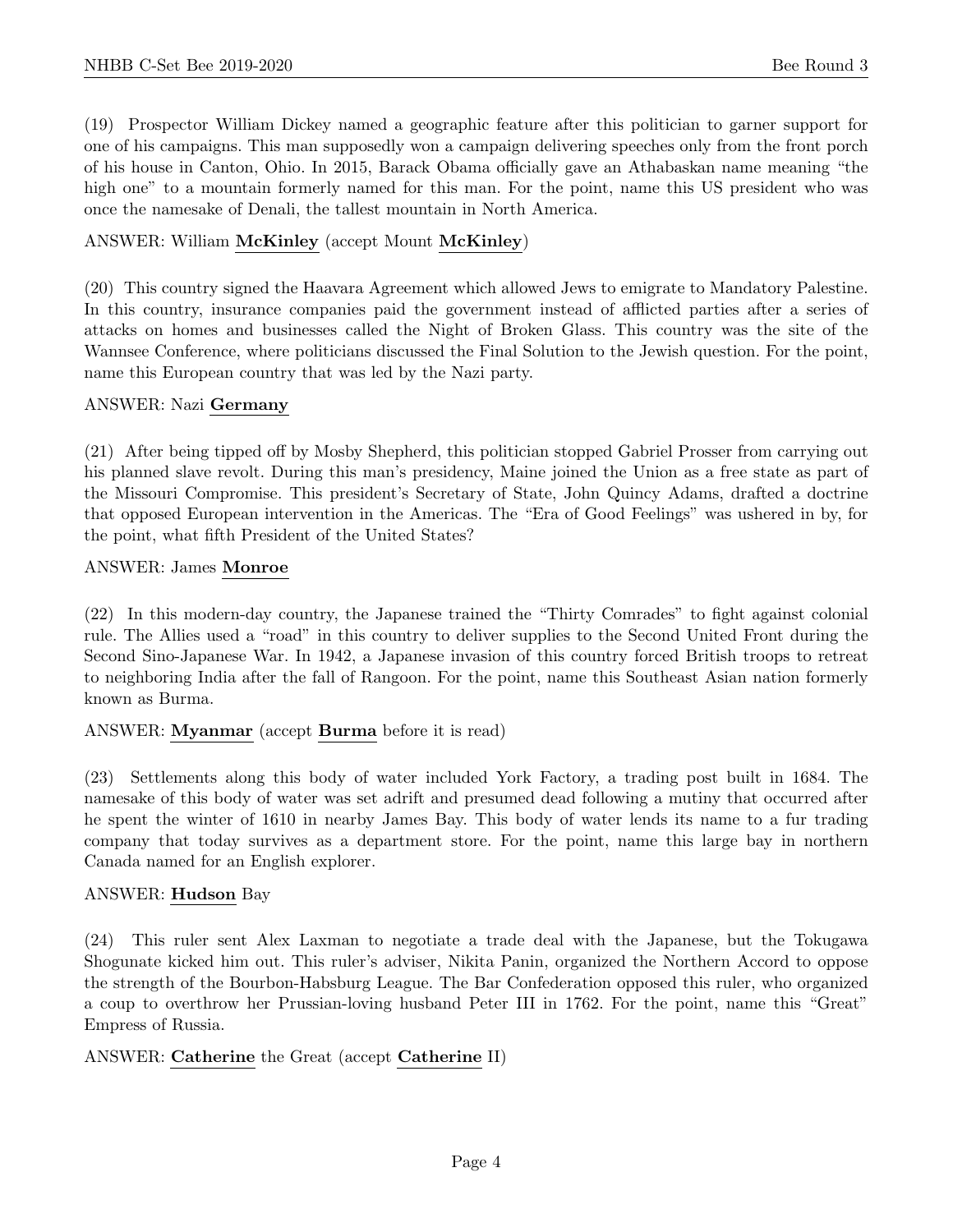(25) In the aftermath of this case, the Supreme Court was forced to reaffirm judicial supremacy in Cooper v. Aaron. The Gray Commission discovered that the orders handed down in this case had not been carried out. Thurgood Marshall represented the plaintiffs in this case, who had been unable to register their daughter for the school closest to their home. Plessy v. Ferguson was overturned by, for the point, what 1954 Supreme Court case that desegregated public schools?

ANSWER: Brown v. Board of Education of Topeka, et al

(26) Herodotus describes a festival to a goddess of these animals that was held annually at Bubastis. In Norse mythology, Freya's chariot was pulled by two of these animals. Bast was commonly depicted as one of these animals, which were often mummified in order to protect the Pharaoh. Medieval Europeans associated the black variety of these animals with Satan. For the point, name these household animals revered by ancient Egyptians.

#### ANSWER: cats

(27) During this man's Presidency, Oakes Ames was caught overcharging the Union Pacific Railroad as part of the Credit Mobilier scandal. This man's Vice President, Schuyler Colfax, resigned due to scandal, causing him to be replaced by Henry Wilson. Orville Babcock, this man's personal secretary, was complicit in the tax-evading Whiskey Ring. For the point, name this 18th President of the United States, a former Civil War general.

#### ANSWER: Ulysses S. Grant

(28) Antonio Egas Moniz won a controversial Nobel Prize for his study of this organ. The ancient technique of trepanation was performed to relieve pressure in this organ. The function of different parts of this organ were discovered after an injury to Phineas Gage. Parts of this organ, such as the frontal lobe, were removed during a procedure that fell out of favor after the mid 20th century, the lobotomy. For the point, name this organ, that with the spinal cord, makes up the central nervous system.

# ANSWER: brain

(29) During this conflict, the Lenape were given one thousand pesos in exchange for land in New Jersey as part of the Treaty of Easton. One side in this war launched the disastrous Braddock expedition, which failed to capture Fort Duquesne [doo-CANE]. James Wolfe died at the Plains of Abraham during this war while attempting to capture Quebec. For the point, name this North American extension of the Seven Years" War, fought between Britain and its European rival.

ANSWER: French and Indian War (prompt on Seven Years" War before it is read)

(30) In the build-up to this conflict, a force led by Peter the Hermit was disastrously defeated at the Battle of Civetot. Godfrey of Bouillon [bwee-YONE] defeated a Fatimid army in this conflict at the Battle of Ascalon. The pleas of Alexios I Komnenos sparked this conflict which was called for by Urban II at the Council of Clermont. For the point, name this first attempt by European Christians to reclaim the Holy Land.

ANSWER: First Crusade (prompt on "Crusade(s)" alone until "first" is read, then accept it)